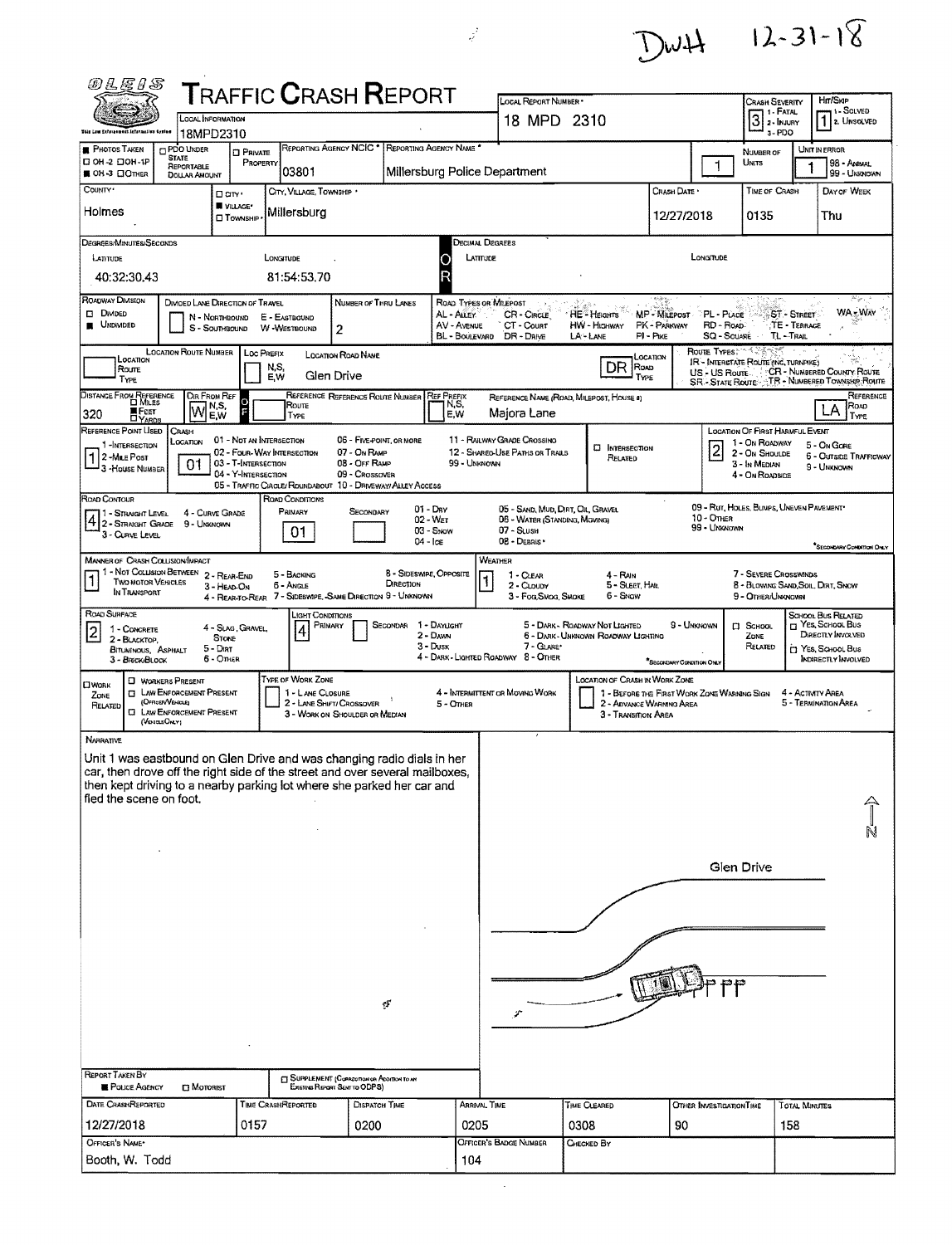| <i>®LE15</i>                             | <b>NIT</b>                                                                |                                                                  |                                                          |                                                                                          |                                  |                                                                       | LOCAL REPORT NUMBER                                                                             |                                                        |                                                                                                                                                                                                                    |
|------------------------------------------|---------------------------------------------------------------------------|------------------------------------------------------------------|----------------------------------------------------------|------------------------------------------------------------------------------------------|----------------------------------|-----------------------------------------------------------------------|-------------------------------------------------------------------------------------------------|--------------------------------------------------------|--------------------------------------------------------------------------------------------------------------------------------------------------------------------------------------------------------------------|
|                                          |                                                                           |                                                                  |                                                          |                                                                                          |                                  |                                                                       |                                                                                                 | 18 MPD 2310                                            |                                                                                                                                                                                                                    |
| UNIT NUMBER                              | OWNER NAME: LAST, FIRST, MIDDLE ( C SAME AS DRIVER )                      |                                                                  |                                                          |                                                                                          |                                  |                                                                       | <b>OWNER PHONE NUMBER</b>                                                                       | <b>DAMAGE SCALE</b>                                    | DAMAGE AREA                                                                                                                                                                                                        |
| 1                                        | Raber, Steven, James                                                      |                                                                  |                                                          |                                                                                          |                                  |                                                                       | 330-473-5662                                                                                    |                                                        | FROM                                                                                                                                                                                                               |
| OWNER ADDRESS: CITY, STATE, ZIP          |                                                                           | <b>CISAME AS DRIVER</b> )                                        |                                                          |                                                                                          |                                  |                                                                       |                                                                                                 | $\overline{\mathbf{3}}$                                | п                                                                                                                                                                                                                  |
|                                          |                                                                           |                                                                  |                                                          |                                                                                          |                                  |                                                                       |                                                                                                 | 1 - NONE                                               | □                                                                                                                                                                                                                  |
|                                          | 71 S. Alexander St., Millersburg, OH, 44654                               |                                                                  |                                                          |                                                                                          |                                  |                                                                       |                                                                                                 | 2 - MINOR                                              |                                                                                                                                                                                                                    |
|                                          | LP STATE LIGENSE PLATE NUMBER                                             |                                                                  |                                                          | <b>VEHICLE DENTIFICATION NUMBER</b>                                                      |                                  |                                                                       | <b># Occupants</b>                                                                              |                                                        |                                                                                                                                                                                                                    |
| ОН                                       | HHB7546                                                                   |                                                                  |                                                          | ZACCJBBB4HPF30532                                                                        |                                  |                                                                       | 2                                                                                               | 3 - FUNCTIONAL                                         | $\Box$<br>o                                                                                                                                                                                                        |
| <b>VEHICLE YEAR</b>                      | VEHICLE MAKE                                                              |                                                                  |                                                          | <b>VEHICLE MODEL</b>                                                                     | $\ddot{\phantom{0}}$             |                                                                       | VEHICLE COLOR                                                                                   |                                                        |                                                                                                                                                                                                                    |
| 2017                                     | Jeep                                                                      |                                                                  |                                                          | Other                                                                                    |                                  | <b>BLU</b>                                                            |                                                                                                 | 4 - DISABLING                                          |                                                                                                                                                                                                                    |
| $P$ Roof or<br><b>INSURANCE</b>          | INSURANCE COMPANY                                                         |                                                                  |                                                          | POLICY NUMBER                                                                            |                                  | Towed By                                                              |                                                                                                 | $9 - L$ MKNOWN                                         | о<br>$\Box$                                                                                                                                                                                                        |
| SHOWN                                    | Habrun Insurance                                                          |                                                                  |                                                          | AAO 0001219 01                                                                           |                                  | Rigz Towing                                                           |                                                                                                 |                                                        |                                                                                                                                                                                                                    |
|                                          | CARRIER NAME, ADDRESS, CITY, STATE, ZIP                                   |                                                                  |                                                          |                                                                                          |                                  |                                                                       |                                                                                                 |                                                        | CARRIER PHONE                                                                                                                                                                                                      |
| US DOT                                   |                                                                           | VEHICLE WEIGHT GVWR/GCWR                                         |                                                          | CARGO BODY TYPE                                                                          |                                  |                                                                       | <b>TRAFFICWAY DESCRIPTION</b>                                                                   |                                                        |                                                                                                                                                                                                                    |
|                                          |                                                                           | 1 - LESS THAN OR EQUAL TO 10K LBS                                | 01                                                       | 01 - No CARGO BODY TYPE/NOT APPLICABL 09 - POLE<br>02 - Bus/Van (9-15 Seats, Inc Driver) |                                  | 10 - CARGO TANK                                                       |                                                                                                 | 1 - Two Way, Not Divided                               | 1 2 - T WO-WAY, NOT DIVIDED, CONTINUOUS LEFT TURN LANE                                                                                                                                                             |
| HM PLACARO ID NO.                        |                                                                           | 2 - 10,001 to 26,000k Las<br>3 - MORE THAN 26,000x LBS.          |                                                          | 03 - Bus (16+ Seats, Inc Driver)                                                         |                                  | 11 - FLAT BED                                                         |                                                                                                 |                                                        | 3 - T WO-WAY, DIVIDED, UNPROTECTED (PAINTED OR GRASS >4FT.) MEDIA                                                                                                                                                  |
|                                          |                                                                           |                                                                  |                                                          | 04 - VERICLE TOWING ANOTHER VEHICLE<br>05 - Logging                                      |                                  | $12 -$ Duse<br>13 - CONCRETE MIXER                                    |                                                                                                 | 4 - T WO-WAY, DIMDED, POSITIVE MEDIAN BARRIER          |                                                                                                                                                                                                                    |
|                                          | HM CLASS<br><b>CI RELATED</b>                                             | HAZARDOUS MATERIAL                                               |                                                          | 06 - INTERMODAL CONTAINER CHASIS<br>07 - CARGO VAN/ENCLOSED BOX                          |                                  | 14 - AUTO TRANSPORTER<br>15 - GARBAGE/REFUSE                          |                                                                                                 | 5 - ONE-WAY TRAFFICWAY                                 |                                                                                                                                                                                                                    |
|                                          | NUMBER                                                                    |                                                                  |                                                          | 08 - GRAIN, CHIPS, GRAVEL                                                                |                                  | 99 - OTHER/UNKNOWN                                                    | $\blacksquare$ Hr / Skip Unit                                                                   |                                                        |                                                                                                                                                                                                                    |
|                                          | NON-MOTORIST LOCATION PRIOR TO IMPACT                                     | TYPE OF USE                                                      |                                                          | <b>UNT TYPE</b>                                                                          |                                  |                                                                       |                                                                                                 |                                                        |                                                                                                                                                                                                                    |
|                                          | 01 - INTERSECTION - MARKED CROSSWAL<br>02 - INTERSECTION - NO CROSSWALK   | 1                                                                |                                                          | 06<br>01 - Sub-COMPACT                                                                   |                                  |                                                                       |                                                                                                 |                                                        | PASSENGER VEHICLES (LESS THAN 9 PASSENGERS MEDIHEAVY TRUCKS OR COMBO UNITS > 10K LBS BUS/VAN/LIMO(9 OR MORE INCLUDING DRIVER)<br>13 - SINGLE UNIT TRUCK OR VAN ZAXLE, 6 TIRES 21 - BUS/VAN (9-15 SEATS, INC DANER) |
|                                          | 03 - INTERSECTION OTHER<br>04 - MIDBLOCK - MARKED CROSSWALK               |                                                                  | 1 - PERSONAL                                             | 02 - COMPACT                                                                             |                                  |                                                                       | 14 - SINGLE UNIT TRUCK; 3+ AXLES                                                                |                                                        | 22 - Bus (16+ Seats, Inc Damer)                                                                                                                                                                                    |
|                                          | 05 - TRAVEL LANE - OTHER LOCATION                                         |                                                                  | 2 - COMMERCIAL                                           | 99 - UNKNOWN 03 - MID SIZE<br>or Hitt/Skip<br>04 - Futt, Size                            |                                  |                                                                       | 15 - SINGLE LINT TRUCK / TRALER                                                                 |                                                        | NON-MOTORIST<br>23 - ANIMAL WITH RIDER                                                                                                                                                                             |
|                                          | 06 - BICYCLE LANE<br>07 - SHOULDER/ROADSIDE                               |                                                                  | 3 - GOVERNMENT                                           | 05 - MINIVAN<br>06 - Sport Uttury Vericle                                                |                                  |                                                                       | 16 - TRUCK/TRACTOR (BOSTAL)<br>17 - TRACTOR/SEMI-TRAILER                                        |                                                        | 24 - ANIMAL WITH BUGGY, WAGON, SURREY                                                                                                                                                                              |
|                                          | 08 - Sidewalk<br>09 - MECHAN/CROSSING ISLAND                              |                                                                  |                                                          | 07 - Prokup                                                                              |                                  |                                                                       | 18 - Tractor/Double<br>19 - TRACTOR/TRIPLES                                                     |                                                        | 25 - BICYCLE/PEDACYCLIST<br>26 - PEDESTRIAN/SKATER                                                                                                                                                                 |
|                                          | 10 - DRIVE WAY ACCESS                                                     |                                                                  | <b>n</b> In ENERGENCY<br>RESPONSE                        | 08 - VAN<br>09 - MOTORCYCLE                                                              |                                  |                                                                       | 20 - OTHER MEDIHEAVY VEHICLE                                                                    |                                                        | 27 - OTHER NON-MOTORIST                                                                                                                                                                                            |
|                                          | 11 - SHAREO-USE PATH OR TRAIL<br>12 - NON-TRAFFICWAY AREA                 |                                                                  |                                                          | 10 - MOTORIZED BICYCLE<br>11 - SNOWMOBILE/ATV                                            |                                  |                                                                       | HASHM PLACARD                                                                                   |                                                        |                                                                                                                                                                                                                    |
|                                          | 99 - OTHER/UNKNOWN                                                        |                                                                  |                                                          | 12 - OTHER PASSENGER VEHICLE                                                             |                                  |                                                                       |                                                                                                 |                                                        |                                                                                                                                                                                                                    |
| SPECIAL FUNCTION 01 - NONE               | $02 - T_Ax$                                                               | $10 -$ Fine                                                      | 09 - AMBULANCE                                           | 17 - FARM VEHICLE<br>18 - FARM EQUIPMENT                                                 | MOST DAMAGED AREA                |                                                                       |                                                                                                 |                                                        | ACTION                                                                                                                                                                                                             |
| 01                                       | 03 - RENTAL TRUCK (OVER 10KLBS)                                           |                                                                  | 11 - HIGHWAY/MAINTENANCE                                 | 19 - MOTORHOME                                                                           | 04                               | 01 - NONE<br>02 - CENTER FRONT                                        | 08 - LEFT SIDE<br>09 - LEFT FRONT                                                               | 99 - UNKNOWN                                           | $31 - Non-Contract 2 - Non-Conject$                                                                                                                                                                                |
|                                          | 04 - Bus - School (Public or Private) 12 - MILITARY<br>05 - Bus - Transit | 13 - Pouce                                                       |                                                          | 20 - Gour CART<br>21 - TRAIN                                                             |                                  | 03 - RIGHT FRONT<br><b>IMPACT ARE 04 - RIGHT SIDE</b>                 | 10 - Top AND WINDOWS<br>11 - UNDERCARRIAGE                                                      |                                                        | 3 - STRIKING<br>4 - STRUCK                                                                                                                                                                                         |
|                                          | 06 - Bus - Charter<br>07 - Bus - SHUTTLE                                  |                                                                  | 14 - Pusuc Unury                                         | 22 - OTHER (EXPLANDI NARRATIVE)                                                          | 03                               | 05 - Fught Rear                                                       | 12 - LOAD/TRAILER                                                                               |                                                        | 5 - STRIKING/STRUCK                                                                                                                                                                                                |
|                                          | 08 - Bus - OTHER                                                          |                                                                  | 15 - OTHER GOVERNMENT<br>16 - CONSTRUCTION EOIP.         |                                                                                          |                                  | 06 - REAR CENTER<br>07 - LEFT REAR                                    | 13 - TOTAL (ALL AREAS)<br>14 - OTHER                                                            |                                                        | 9 - Unknown                                                                                                                                                                                                        |
| <b>PRE-CRASH ACTIONS</b>                 |                                                                           |                                                                  |                                                          |                                                                                          |                                  |                                                                       |                                                                                                 |                                                        |                                                                                                                                                                                                                    |
| 01                                       | MOTORIST                                                                  |                                                                  |                                                          |                                                                                          |                                  | NON-MOTORIST                                                          |                                                                                                 |                                                        |                                                                                                                                                                                                                    |
|                                          | 01 - STRAIGHT AHEAD<br>02 - BACKING                                       |                                                                  | 07 - MAKING U-TURN<br>08 - ENTERING TRAFFIC LANE         | 13 - Negotiating a Curve<br>14 - OTHER MOTORIST ACTIO                                    |                                  |                                                                       | 15 - ENTERING OR CROSSING SPECIFIED LOCATIO<br>16 - WALKING, RUNNING, JOGGING, PLAYING, CYCLING |                                                        | 21 - OTHER NON-MOTORIST ACTION                                                                                                                                                                                     |
| 99 - UNKNOWN                             | 03 - CHANGING LANES                                                       |                                                                  | 09 - LEAVING TRAFFIC LANE                                |                                                                                          |                                  | 17 - WORKING                                                          |                                                                                                 |                                                        |                                                                                                                                                                                                                    |
|                                          | 04 - OVERTAKING/PASSING<br>05 - MAKING RIGHT TURN                         |                                                                  | 10 - PARKED<br>11 - SLOWING OR STOPPED IN TRAFFIC        |                                                                                          |                                  |                                                                       | 18 - Pushing Vehicle<br>19 - APPROACHING OR LEAVING VEHICLE                                     |                                                        |                                                                                                                                                                                                                    |
|                                          | 06 - MAKING LEFT TURN                                                     |                                                                  | 12 - DRIVERLESS                                          |                                                                                          |                                  | 20 - Standing                                                         |                                                                                                 |                                                        |                                                                                                                                                                                                                    |
| <b>CONTRIBUTING CIRCUMSTANCE</b>         |                                                                           |                                                                  |                                                          |                                                                                          |                                  |                                                                       |                                                                                                 | <b>VEHICLE DEFECTS</b>                                 |                                                                                                                                                                                                                    |
| Primary                                  | MOTORIST<br>01 - None                                                     |                                                                  | 11 - IMPROPER BACKING                                    |                                                                                          | Non-Motorist<br><b>22 - NONE</b> |                                                                       |                                                                                                 |                                                        | 01 - Turn Signals<br>02 - HEAD LAMPS                                                                                                                                                                               |
| 17                                       | 02 - FALURE TO YIELD<br>03 - RAN RED LIGHT                                |                                                                  |                                                          | 12 - IMPROPER START FROM PARKED POSITION<br>13 - STOPPED OR PARKED LLEGALLY              | 24 - DARTING                     | 23 - IMPROPER CROSSING                                                |                                                                                                 |                                                        | 03 - TAIL LAMPS<br>04 - BRAKES                                                                                                                                                                                     |
|                                          | 04 - RAN STOP SIGN<br>05 - Exceeded Speed LIMIT                           |                                                                  |                                                          | 14 - OPERATING VEHICLE IN NEGLIGENT MANNER                                               |                                  | 25 - LYING AND/OR ILLEGALLY IN ROADWAY                                |                                                                                                 |                                                        | 05 - Steering                                                                                                                                                                                                      |
| SECONDARY                                | 06 - UNSAFE SPEED                                                         |                                                                  | 16 - WRONG SIDE/WRONG WAY                                | 15 - Swering to Avoid (Due to External Conditions)                                       |                                  | 26 - FALURE TO YIELD RIGHT OF WAY<br>27 - NOT VISIBLE (DARK CLOTHING) |                                                                                                 |                                                        | 06 - TIRE BLOWOUT<br>07 - WORN OR SLICK TIRES                                                                                                                                                                      |
|                                          | 07 - IMPROPER TURN<br>08 - LEFT OF CENTER                                 |                                                                  | 17 - FALURE TO CONTROL<br><b>18 - VISION OBSTRUCTION</b> |                                                                                          | 28 - INATTENTIVE                 |                                                                       |                                                                                                 |                                                        | 08 - TRAILER EQUIPMENT DEFECTIVE                                                                                                                                                                                   |
| 99 - UNKNOWN                             |                                                                           | 09 - Followed Too Closely/ACDA                                   |                                                          | 19 - OPERATING DEFECTIVE EQUIPMENT                                                       |                                  | 29 - FAILURE TO OBEY TRAFFIC SIGNS<br>/SIGNALS/OFFICER                |                                                                                                 |                                                        | 09 - MOTOR TROUBLE<br>10 - DISABLED FROM PRIOR ACCIDENT                                                                                                                                                            |
|                                          | 10 - IMPROPER LANE CHANGE<br><b><i>IPASSING OFF ROAD</i></b>              |                                                                  | 21 - OTHER IMPROPER ACTION                               | 20 - LOAD SHIFTING/FALLING/SPILLING                                                      |                                  | 30 - WRONG SIDE OF THE ROAD<br>31 - OTHER NON-MOTORIST ACTION         |                                                                                                 |                                                        | 11 - OTHER DEFECTS                                                                                                                                                                                                 |
| <b>SEQUENCE OF EVENTS</b>                |                                                                           |                                                                  |                                                          |                                                                                          |                                  |                                                                       |                                                                                                 |                                                        |                                                                                                                                                                                                                    |
| 43                                       | 47<br>08                                                                  | 47<br>47                                                         | 47                                                       | <b>NON-COLLISION EVENTS</b><br>01 - Overturn/ROLLOVER                                    |                                  | 06 - ECUIPMENT FAILURE                                                |                                                                                                 | 10 - CROSS MEDIAN                                      |                                                                                                                                                                                                                    |
| FIRST                                    | Most                                                                      |                                                                  |                                                          | 02 - FIRE/EXPLOSION<br>03 - IMMERSION                                                    |                                  | (BLOWN TIRE, BRAKE FAILURE, ETC)<br>07 - SEPARATION OF UNITS          |                                                                                                 | 11 - Cross CENTER LINE<br>OPPOSITE DIRECTION OF TRAVEL |                                                                                                                                                                                                                    |
| HARMFUL <sup>3</sup>                     | HARMFUL <sup>1</sup> 3                                                    |                                                                  | 99 - UMKNOWN                                             | 04 - Jacknife<br>05 - CARGO/EQUIPMENT LOSS OR SHIFT 09 - RAN OFF ROAD LEFT               |                                  | 08 - RAN OFF ROAD RIGHT                                               |                                                                                                 | 12 - DOWNHILL RUNAWAY                                  |                                                                                                                                                                                                                    |
| EVENT                                    | <b>EVENT</b>                                                              |                                                                  |                                                          | COLLISION WITH FIXED, OBJECT                                                             |                                  |                                                                       |                                                                                                 | 13 - OTHER NON-COLLISION                               |                                                                                                                                                                                                                    |
|                                          | COLLISION WITH PERSON, VEHICLE OR OBJECT NOT FIXED                        |                                                                  |                                                          | 25 - IMPACT ATTENUATOR/CRASH CUSHION33 - MEDIAN CABLE BARRIER                            |                                  |                                                                       |                                                                                                 | 41 - OTHER POST, POLE                                  | $48 -$ TREE                                                                                                                                                                                                        |
| 14 - PEDESTRIAN<br>15 - PEDALCYCLE       |                                                                           | 21 - PARKED MOTOR VEHICLE<br>22 - WORK ZONE MANTENANCE EQUIPMENT |                                                          | 26 - BRIDGE OVERHEAD STRUCTURE<br>27 - BRIDGE PIER OR ABUTMENT                           |                                  | 34 - MEDIAN GUARDRAIL BARRIER<br>35 - MEDIAN CONCRETE BARRIER         |                                                                                                 | <b>GR SUPPORT</b><br>42 - CULVERT                      | 49 - FIRE HYDRANT<br>50 - WORK ZONE MAINTENANCE                                                                                                                                                                    |
|                                          | 16 - RAILWAY VEHICLE (TRAIN, ENGINE)                                      | 23 - STRUCK BY FALLING, SHIFTING CARGO                           |                                                          | 28 - Bridge PARAPET                                                                      |                                  | 36 - MEDIAN OTHER BARRIER                                             | 43 - Cure                                                                                       |                                                        | EQUIPMENT                                                                                                                                                                                                          |
| 17 - ANIMAL - FARM<br>18 - Antmal - Deer |                                                                           | OR ANYTHING SET IN MOTION BY A<br><b>MOTOR VEHICLE</b>           |                                                          | 29 - BRIDGE RAIL<br>30 - GUARDRAIL FACE                                                  |                                  | 37 - TRAFFIC SIGN POST<br>38 - Overhead Sign Post                     |                                                                                                 | 44 - Drran<br>45 - EMBANKMENT                          | 51 - WALL, BUILDING, TUNNEL<br>52 - OTHER FIXED OBJECT                                                                                                                                                             |
| 19 - ANMAL-OTHER                         | 20 - MOTOR VEHICLE IN TRANSPORT                                           | 24 - OTHER MOVABLE OBJECT                                        |                                                          | 31 - GUARDRAILENO<br>32 - PORTABLE BARRIER                                               |                                  | 39 - LIGHT/LUMINARIES SUPPORT<br>40 - Utility Pole                    |                                                                                                 | 46 - FENCE<br>47 - Malbox                              |                                                                                                                                                                                                                    |
| UNIT SPEED                               | POSTED SPEED                                                              | Traffic Control                                                  |                                                          |                                                                                          |                                  |                                                                       |                                                                                                 |                                                        |                                                                                                                                                                                                                    |
|                                          |                                                                           |                                                                  | 01 - No Controls                                         | 07 - RAILROAD CROSSBUCKS                                                                 | 13 - Crosswalk Lines             |                                                                       | UNT DIRECTION                                                                                   | 1 - North                                              | 5 - NORTHEAST<br>9 - UNKNOWN                                                                                                                                                                                       |
| 30                                       | 25                                                                        | 01                                                               | 02 - S TOP SIGN                                          | 08 - RAILROAD FLASHERS                                                                   | 14 - WALK/DON'T WALK             |                                                                       | FROM<br>To<br>13                                                                                | $2 -$ South<br>$3 - E$ AST                             | 6 - NORTHWEST<br>7 - SOUTHEAST                                                                                                                                                                                     |
| $\square$ Stated                         |                                                                           |                                                                  | 03 - YIELD SIGN<br>04 - TRAFFIC SIGNAL                   | 09 - RAILROAD GATES<br>10 - COSTRUCTION BARRICADE                                        | 15 - О тнев<br>16 - Not Reported |                                                                       |                                                                                                 | 4 - West                                               | <b>8 - SOUTHWEST</b>                                                                                                                                                                                               |
| <b>ESTIMATED</b>                         |                                                                           |                                                                  | 05 - Traffic Flashers<br>06 - SCHOOL ZONE                | 11 - PERSON (FLAGGER, OFFICER<br><b>12 - PAVEMENT MARKINGS</b>                           |                                  |                                                                       |                                                                                                 |                                                        |                                                                                                                                                                                                                    |
|                                          |                                                                           |                                                                  |                                                          |                                                                                          |                                  |                                                                       |                                                                                                 |                                                        |                                                                                                                                                                                                                    |

 $\label{eq:1} \Delta_{\rm{max}} = \frac{1}{2} \sum_{i=1}^{N} \frac{1}{\sigma_i} \sum_{i=1}^{N} \frac{1}{\sigma_i} \sum_{i=1}^{N} \frac{1}{\sigma_i} \sum_{i=1}^{N} \frac{1}{\sigma_i} \sum_{i=1}^{N} \frac{1}{\sigma_i} \sum_{i=1}^{N} \frac{1}{\sigma_i} \sum_{i=1}^{N} \frac{1}{\sigma_i} \sum_{i=1}^{N} \frac{1}{\sigma_i} \sum_{i=1}^{N} \frac{1}{\sigma_i} \sum_{i=1}^{N} \frac{1}{\sigma_i} \sum_{i=1}$ 

 $\label{eq:2.1} \frac{1}{\sqrt{2}}\int_{\mathbb{R}^3}\frac{1}{\sqrt{2}}\left(\frac{1}{\sqrt{2}}\right)^2\frac{1}{\sqrt{2}}\left(\frac{1}{\sqrt{2}}\right)^2\frac{1}{\sqrt{2}}\left(\frac{1}{\sqrt{2}}\right)^2\frac{1}{\sqrt{2}}\left(\frac{1}{\sqrt{2}}\right)^2.$ 

 $\mathcal{L}^{\text{max}}_{\text{max}}$ 

 $\label{eq:2} \frac{1}{2} \sum_{i=1}^n \frac{1}{2} \sum_{j=1}^n \frac{1}{2} \sum_{j=1}^n \frac{1}{2} \sum_{j=1}^n \frac{1}{2} \sum_{j=1}^n \frac{1}{2} \sum_{j=1}^n \frac{1}{2} \sum_{j=1}^n \frac{1}{2} \sum_{j=1}^n \frac{1}{2} \sum_{j=1}^n \frac{1}{2} \sum_{j=1}^n \frac{1}{2} \sum_{j=1}^n \frac{1}{2} \sum_{j=1}^n \frac{1}{2} \sum_{j=1}^n \frac{1}{$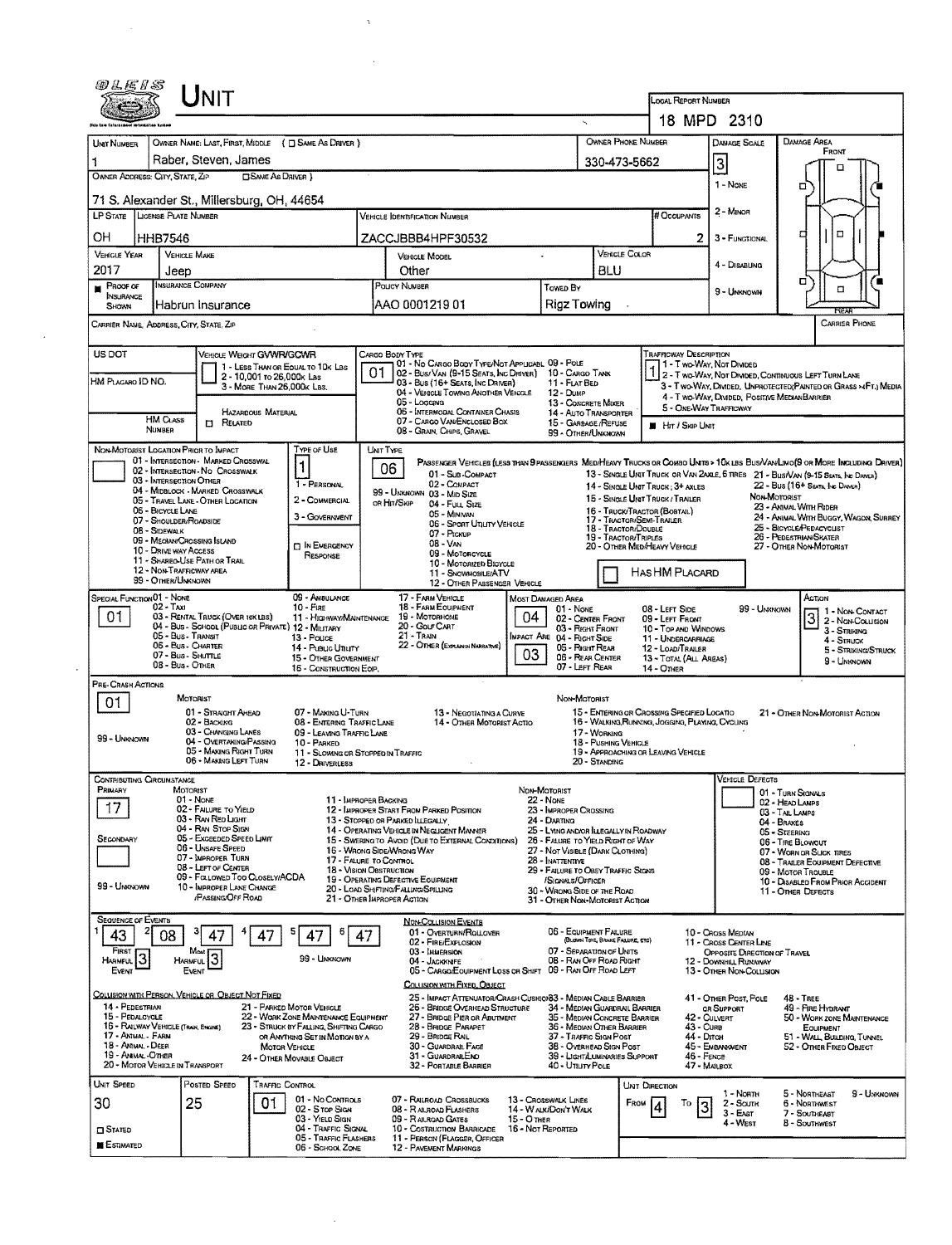|                                                                                                    |                                                                                                                                               |                                                                                                                                 |                  |                                                                                                  |                                 |                                                                                                                                           | <b>MOTORIST / NON-MOTORIST / OCCUPANT</b>                                                                                                                                    |                                                                                                                                                                         |                                                                                            |                                                                                                                                                                                                               |                      | LOCAL REPORT NUMBER                                                     |                         |                                                                                                                                             |                                          |                             |  |
|----------------------------------------------------------------------------------------------------|-----------------------------------------------------------------------------------------------------------------------------------------------|---------------------------------------------------------------------------------------------------------------------------------|------------------|--------------------------------------------------------------------------------------------------|---------------------------------|-------------------------------------------------------------------------------------------------------------------------------------------|------------------------------------------------------------------------------------------------------------------------------------------------------------------------------|-------------------------------------------------------------------------------------------------------------------------------------------------------------------------|--------------------------------------------------------------------------------------------|---------------------------------------------------------------------------------------------------------------------------------------------------------------------------------------------------------------|----------------------|-------------------------------------------------------------------------|-------------------------|---------------------------------------------------------------------------------------------------------------------------------------------|------------------------------------------|-----------------------------|--|
|                                                                                                    |                                                                                                                                               |                                                                                                                                 |                  |                                                                                                  |                                 |                                                                                                                                           |                                                                                                                                                                              |                                                                                                                                                                         |                                                                                            |                                                                                                                                                                                                               |                      | 18 MPD 2310                                                             |                         |                                                                                                                                             |                                          |                             |  |
|                                                                                                    | Unit Number   Name: Last First, Middle                                                                                                        |                                                                                                                                 |                  |                                                                                                  |                                 |                                                                                                                                           |                                                                                                                                                                              |                                                                                                                                                                         |                                                                                            | DATE OF BIRTH                                                                                                                                                                                                 |                      |                                                                         |                         | Age                                                                                                                                         | GENDER                                   | F - FEMALE                  |  |
|                                                                                                    |                                                                                                                                               | Raber, Kimberly, Danielle                                                                                                       |                  |                                                                                                  |                                 |                                                                                                                                           |                                                                                                                                                                              |                                                                                                                                                                         |                                                                                            | 12/05/1991                                                                                                                                                                                                    |                      |                                                                         |                         | 27                                                                                                                                          | F                                        | M - MALE                    |  |
|                                                                                                    | ADDRESS, CITY, STATE, ZIP                                                                                                                     |                                                                                                                                 |                  |                                                                                                  |                                 |                                                                                                                                           |                                                                                                                                                                              |                                                                                                                                                                         |                                                                                            |                                                                                                                                                                                                               |                      |                                                                         |                         | CONTACT PHONE - INCLUDE AREA CODE                                                                                                           |                                          |                             |  |
| <b>NJURIES</b>                                                                                     | INJURED TAKEN BY EMS AGENCY                                                                                                                   | 71 S. Alexander St., Millersburg, OH, 44654                                                                                     |                  |                                                                                                  |                                 |                                                                                                                                           | MEDICAL FACIUTY INJURED TAKEN TO                                                                                                                                             |                                                                                                                                                                         | <b>SAFETY EQUIPMENT USED</b>                                                               |                                                                                                                                                                                                               |                      | 330-231-5966                                                            |                         | DOT COMPLIANT SEATING POSITION AIR BAG USAGE EJECTION TRAPPED                                                                               |                                          |                             |  |
| 11                                                                                                 |                                                                                                                                               |                                                                                                                                 |                  |                                                                                                  |                                 |                                                                                                                                           |                                                                                                                                                                              |                                                                                                                                                                         |                                                                                            | <b>D</b> Moroncycle                                                                                                                                                                                           |                      | 01                                                                      |                         | 1                                                                                                                                           |                                          | l 1                         |  |
|                                                                                                    |                                                                                                                                               |                                                                                                                                 | OL CLASS         |                                                                                                  |                                 | CONDITION                                                                                                                                 | ALCOHOL/DRUG SUSPECTED ALCOHOL TEST STATUS ALCOHOL TEST TYPE ALCOHOL TEST VALUE DRUG TEST STATUS DRUG TEST TYPE                                                              | 04                                                                                                                                                                      |                                                                                            | HELMET                                                                                                                                                                                                        |                      |                                                                         |                         |                                                                                                                                             |                                          |                             |  |
| OL STATE                                                                                           | <b>OPERATOR LICENSE NUMBER</b>                                                                                                                |                                                                                                                                 | 4                | No<br>⊡Vaup                                                                                      | <b>M/C</b><br>IO <sub>END</sub> |                                                                                                                                           | 3                                                                                                                                                                            | 1                                                                                                                                                                       |                                                                                            | 1                                                                                                                                                                                                             |                      |                                                                         |                         |                                                                                                                                             |                                          |                             |  |
| OН                                                                                                 | TL120279<br>OFFENSE CHARGEO ( ELOCAL CODE)                                                                                                    |                                                                                                                                 |                  | D.<br><b>OFFENSE DESCRIPTION</b>                                                                 |                                 |                                                                                                                                           |                                                                                                                                                                              |                                                                                                                                                                         | CITATION NUMBER                                                                            |                                                                                                                                                                                                               |                      |                                                                         |                         | HANDS-FREE                                                                                                                                  |                                          | <b>DRIVER DISTRACTED BY</b> |  |
|                                                                                                    |                                                                                                                                               |                                                                                                                                 |                  |                                                                                                  |                                 |                                                                                                                                           | Operating vehicle without reasonable con                                                                                                                                     |                                                                                                                                                                         |                                                                                            |                                                                                                                                                                                                               |                      |                                                                         | <b>D</b> DEVICE<br>Useo |                                                                                                                                             | 15                                       |                             |  |
| 4511.202                                                                                           | Unit Number   Name: Last, First, Middle                                                                                                       |                                                                                                                                 |                  |                                                                                                  |                                 |                                                                                                                                           |                                                                                                                                                                              |                                                                                                                                                                         | CKE7LAI                                                                                    | Date of Birth                                                                                                                                                                                                 |                      |                                                                         |                         | AGE                                                                                                                                         | GENDER                                   |                             |  |
|                                                                                                    |                                                                                                                                               |                                                                                                                                 |                  |                                                                                                  |                                 |                                                                                                                                           |                                                                                                                                                                              |                                                                                                                                                                         |                                                                                            |                                                                                                                                                                                                               |                      |                                                                         |                         |                                                                                                                                             |                                          | F - FEMALE<br>M - Male      |  |
|                                                                                                    | Address, City, State, Zip                                                                                                                     |                                                                                                                                 |                  |                                                                                                  |                                 |                                                                                                                                           |                                                                                                                                                                              |                                                                                                                                                                         |                                                                                            |                                                                                                                                                                                                               |                      |                                                                         |                         | CONTACT PHONE - INCLUDE AREA CODE                                                                                                           |                                          |                             |  |
|                                                                                                    |                                                                                                                                               |                                                                                                                                 |                  |                                                                                                  |                                 |                                                                                                                                           |                                                                                                                                                                              |                                                                                                                                                                         |                                                                                            |                                                                                                                                                                                                               |                      |                                                                         |                         |                                                                                                                                             |                                          |                             |  |
| injuries                                                                                           | INJURED TAKEN BY EMS AGENCY                                                                                                                   |                                                                                                                                 |                  |                                                                                                  |                                 |                                                                                                                                           | MEDICAL FACILITY INJURED TAKEN TO                                                                                                                                            |                                                                                                                                                                         | SAFETY EQUIPMENT USED                                                                      |                                                                                                                                                                                                               |                      |                                                                         |                         | DOT COMPLIANT SEATING POSITION AIR BAG USAGE EJECTION TRAPPED                                                                               |                                          |                             |  |
|                                                                                                    |                                                                                                                                               |                                                                                                                                 |                  |                                                                                                  |                                 |                                                                                                                                           |                                                                                                                                                                              |                                                                                                                                                                         |                                                                                            | MOTORCYCLE<br>HELMET                                                                                                                                                                                          |                      |                                                                         |                         |                                                                                                                                             |                                          |                             |  |
| <b>OL STATE</b>                                                                                    | OPERATOR LICENSE NUMBER                                                                                                                       |                                                                                                                                 | OL CLASS         | No                                                                                               | M/C                             | CONDITION                                                                                                                                 | Alcohol/Drug Suspected Alcohol Test Status Alcohol Test Type Alcohol Test Value Drug Test Status   Drug Test Type                                                            |                                                                                                                                                                         |                                                                                            |                                                                                                                                                                                                               |                      |                                                                         |                         |                                                                                                                                             |                                          |                             |  |
|                                                                                                    |                                                                                                                                               |                                                                                                                                 |                  | ⊔∨∧цо<br>D.                                                                                      | $\Box$                          |                                                                                                                                           |                                                                                                                                                                              |                                                                                                                                                                         |                                                                                            |                                                                                                                                                                                                               |                      |                                                                         |                         |                                                                                                                                             |                                          |                             |  |
|                                                                                                    | OFFENSE CHARGED ( T LOCAL CODE)                                                                                                               |                                                                                                                                 |                  | <b>OFFENSE DESCRIPTION</b>                                                                       |                                 |                                                                                                                                           |                                                                                                                                                                              |                                                                                                                                                                         | Citation Number                                                                            |                                                                                                                                                                                                               |                      |                                                                         | <b>DEVICE</b>           | HANDS-FREE                                                                                                                                  |                                          | DRIVER DISTRACTED BY        |  |
|                                                                                                    |                                                                                                                                               |                                                                                                                                 |                  |                                                                                                  |                                 |                                                                                                                                           |                                                                                                                                                                              |                                                                                                                                                                         |                                                                                            |                                                                                                                                                                                                               |                      |                                                                         | Usen                    |                                                                                                                                             |                                          |                             |  |
| 71.                                                                                                | 3 - NON-INCAPACITATING<br>行うそ                                                                                                                 | Injured Taken By<br>1 - No Injury / None Reporte   1 - Not Transported /<br>2 - EMS<br>3 - Pouce<br>$4 -$ OTHER<br>9 - Unignomn | TREATED AT SCENE |                                                                                                  | Мотоянт                         | <b>SAFETY EQUIPMENT USED</b><br>02 - S HOULDER BELT ONLY USED<br>03 - LAP BELT ONLY USED<br>t të sallat                                   | 01 - NONE USED, VEHICLE OCCUPANT<br>04 - S HOULDER AND LAP BELT ONLY USED 08 - HELMET USED                                                                                   | 99 - UNKNOWN SAFETY EQUIPMENT<br>05 - CHILD RESTRAINT SYSTEM-FORWARD FACING 09 - NONE USED 3<br>06 - CHILD RESTRAINT SYSTEM-REAR FACING<br>07 - Booster Seat            |                                                                                            |                                                                                                                                                                                                               |                      | Non-Motorist<br>10 - Helmet Used<br>$\blacksquare$ (ELBOWS, KNEES, ETC) |                         | 11 - PROTECTIVE PADS USED 14 - OTHER<br>Air Bag Usage                                                                                       | 12 - REFLECTIVE COATING<br>13 - Lighting |                             |  |
|                                                                                                    | 01 . FRONT - LEFT SIDE (MOTORCYCLE DRIVER)<br>02 - FRONT MIDDLE<br>03 FFRONT - FOGHT SIDE<br>05 - Second - Middle<br>06 - SECOND : RIGHT SIDE | 04 - SECOND - LEFT SIDE (MOTOROVOLE PASSENGER)                                                                                  |                  | 08 - Third - Middle<br>09 THIRD - RIGHT SIDE                                                     |                                 | 07 - THIRD - LEFT SIDE (MOTOROYOLE SIDE CAR)<br>10 - SLEEPER SECTION OF CAB (TRUCK)<br>(NON-TRAILING UNIT SUCH ABA BUS, PICK-UP WITH CAP) | 11 - PASSENGER IN OTHER ENCLOSED CARGO AREA                                                                                                                                  | 12 - PASSENGER IN UNENCLOSED CARGO AREA<br>. 13 - Trabing Unit<br>14 - RIDING ON VEHICLE EXTERIOR (NON-TRASPER UNT)<br>15 - Non-Motonist<br>.16 - Отнев<br>99 - Uranown |                                                                                            |                                                                                                                                                                                                               |                      |                                                                         |                         | 1 - Not Deployed<br>2 - DEPLOYED FRONT<br>3 - DEPLOYED SIDE<br>4 - DEPLOYED BOTH FRONTISIDE<br>5 - NOT APPLICABLE<br>9 - DEPLOYMENT UNKNOWN |                                          |                             |  |
| INJURIES<br>2 - Possiele<br>4 - INCAPACITATING<br>5 - Fatal<br>SEATING POSITION<br><b>EJECTION</b> |                                                                                                                                               | TRAPPED <sup>3</sup>                                                                                                            |                  | OPERATOR LICENSE CLASS                                                                           |                                 |                                                                                                                                           | CONDITION<br>W.                                                                                                                                                              |                                                                                                                                                                         |                                                                                            |                                                                                                                                                                                                               |                      |                                                                         |                         | ALCOHOL/DRUG SUSPECTED                                                                                                                      |                                          |                             |  |
| 1 - Nor Ejected                                                                                    | 2 - TOTALLY EJECTEO<br>3 - PARTIALLY EJECTED<br>4 - Not Appucable                                                                             | 1 - Not Trapped<br>2. EXTRICATED BY<br>MECHANICAL MEANS<br>3 - Extricated by<br><b>NON-MECHANICAL MEANS</b>                     |                  | 1 - Cuss A<br>°2 ÷ Cuass B<br>3 - CLASS C<br>4 - REGULAR CLASS (OHIOLS (D')<br>5 - MC/MoPED ONLY |                                 |                                                                                                                                           | 1 - Apparently Normal<br>2 - PHYSICAL IMPARMENT<br>3 - EMOTION, (DEPRESSED, ANGRY, DISTURBE<br>$4 -$ ILINESS $\sum_{i \in \mathcal{I}} i_{\mathcal{B}(i)} = 1 - \omega^{-1}$ |                                                                                                                                                                         |                                                                                            | 5 - FELL ASLEEP, FAINTED, FATIGUE 1 - NONE<br>6 - UNDER THE INFLUENCE OF<br>MEDICATIONS, DRUGS, ALCOHOL<br>7 - OTHER                                                                                          |                      |                                                                         |                         | 2 - YES - ALCOHOL SUSPECTED<br>3 - YEs HISD NOTIMPARED<br>4 - YES-DRUGS SUSPECTED<br>5 - YES ALCOHOLAND DRUGS SUSPECTED                     |                                          |                             |  |
| 1 - None Given                                                                                     | ALCOHOL TEST STATUS<br>2 - Test Rerusen<br>4 - Test Given, Results Known<br>5 - Test Given, Results Unknown                                   | 3 - TEST GIVEN, CONTAMINATED SAMPLE/UNUSABL                                                                                     |                  | ALCOHOL TEST TYPE<br>1 - None<br>$2 - B$ LOOD<br>3-URINE<br>4 - BREATH<br>5 - OTHER              |                                 | DRUG TEST STATUS AND THE<br>1 - NONE GIVEN<br>2 - Test-Rerusen                                                                            | - リューンの意見に最新。<br>3 - TEST GIVEN, CONTAMINATED SAMPLE/UNUSABL<br>4 - TEST GIVEN, RESULTS KNOWN.<br>5 - Test Given, Results Unknown                                            |                                                                                                                                                                         | DRUG TEST TYPE<br>1 - None<br>$2 - B$ app<br>$3 -$ URINE<br>$4 \times$ OTHER $\frac{1}{2}$ | <b>DRIVER DISTRACTED BY</b><br>1 - No DISTRACTION REPORTED<br>2- PHONE 1998<br>3 - TEXTING / EMAILING<br>4 - ELETRONIC COMMUNICATION DEVICE<br>5 - OTHER ELECTRONIC DEVICE<br>(NAMIGATION DEVICE, RADIO, DVD) |                      |                                                                         |                         | 6 - OTHER INSIDE THE VEHICLE<br><b>7 - EXTERNAL DISTRACTION</b>                                                                             |                                          |                             |  |
|                                                                                                    | UNIT NUMBER   NAME: LAST, FIRST, MIDDLE                                                                                                       |                                                                                                                                 |                  |                                                                                                  |                                 |                                                                                                                                           |                                                                                                                                                                              |                                                                                                                                                                         |                                                                                            |                                                                                                                                                                                                               | DATE OF BIRTH        |                                                                         |                         | Age                                                                                                                                         | Gender                                   | F - FEMALE                  |  |
|                                                                                                    |                                                                                                                                               | Graves, Chevenne, Mae                                                                                                           |                  |                                                                                                  |                                 |                                                                                                                                           |                                                                                                                                                                              |                                                                                                                                                                         |                                                                                            |                                                                                                                                                                                                               | 03/24/1991           |                                                                         |                         | 27                                                                                                                                          | F                                        | M - MALE                    |  |
|                                                                                                    | ADDRESS, CITY, STATE, ZIP                                                                                                                     |                                                                                                                                 |                  |                                                                                                  |                                 |                                                                                                                                           |                                                                                                                                                                              |                                                                                                                                                                         |                                                                                            |                                                                                                                                                                                                               |                      |                                                                         |                         | CONTACT PHONE - INCLUDE AREA CODE                                                                                                           |                                          |                             |  |
|                                                                                                    |                                                                                                                                               | 101 Lakeview Dr. Apt E-26, Millersburg, OH, 44654                                                                               |                  |                                                                                                  |                                 |                                                                                                                                           |                                                                                                                                                                              |                                                                                                                                                                         |                                                                                            |                                                                                                                                                                                                               |                      | 330-275-8623                                                            |                         |                                                                                                                                             |                                          |                             |  |
|                                                                                                    |                                                                                                                                               | INJURED TAKEN BY <b>IEMS</b> AGENCY                                                                                             |                  |                                                                                                  |                                 |                                                                                                                                           | MEDICAL FACILITY INJURED TAKEN TO                                                                                                                                            |                                                                                                                                                                         | <b>SAFETY EQUIPMENT USED</b>                                                               | DOT<br><sup>COMPUANT</sup>                                                                                                                                                                                    |                      | Seating Position                                                        |                         | AIR BAG USAGE                                                                                                                               |                                          | EJECTION TRAPPED            |  |
| $\mathbf{1}$                                                                                       | $\vert$                                                                                                                                       |                                                                                                                                 |                  |                                                                                                  |                                 |                                                                                                                                           |                                                                                                                                                                              | 04                                                                                                                                                                      |                                                                                            | <b>MOTORGYCLE</b><br><b>HELMET</b>                                                                                                                                                                            |                      | 03                                                                      |                         | 1                                                                                                                                           | 1                                        | $\lceil 1 \rceil$           |  |
|                                                                                                    | UNIT NUMBER NAME: LAST, FIRST, MIDDLE                                                                                                         |                                                                                                                                 |                  |                                                                                                  |                                 |                                                                                                                                           |                                                                                                                                                                              |                                                                                                                                                                         |                                                                                            |                                                                                                                                                                                                               | <b>DATE OF BIRTH</b> |                                                                         |                         | Age                                                                                                                                         | Gender                                   |                             |  |
|                                                                                                    |                                                                                                                                               |                                                                                                                                 |                  |                                                                                                  |                                 |                                                                                                                                           |                                                                                                                                                                              |                                                                                                                                                                         |                                                                                            |                                                                                                                                                                                                               |                      |                                                                         |                         |                                                                                                                                             |                                          | F - FEMALE<br>M - Male      |  |
|                                                                                                    | ADORESS, CITY, STATE, ZIP                                                                                                                     |                                                                                                                                 |                  |                                                                                                  |                                 |                                                                                                                                           |                                                                                                                                                                              |                                                                                                                                                                         |                                                                                            |                                                                                                                                                                                                               |                      |                                                                         |                         | CONTACT PHONE - INCLUDE AREA CODE                                                                                                           |                                          |                             |  |
| NJURIES                                                                                            |                                                                                                                                               |                                                                                                                                 |                  |                                                                                                  |                                 |                                                                                                                                           |                                                                                                                                                                              |                                                                                                                                                                         |                                                                                            |                                                                                                                                                                                                               |                      |                                                                         |                         |                                                                                                                                             |                                          |                             |  |
| NJURIES                                                                                            | Injured Taken By                                                                                                                              | <b>EMS AGENCY</b>                                                                                                               |                  |                                                                                                  |                                 |                                                                                                                                           | MEDICAL FACILITY INJURED TAKEN TO                                                                                                                                            |                                                                                                                                                                         | <b>SAFETY EQUIPMENT USED</b>                                                               | DOT<br>n Compuant                                                                                                                                                                                             |                      | <b>SEATING POSITION</b>                                                 |                         | AIR BAG USAGE EJECTION TRAPPED                                                                                                              |                                          |                             |  |

 $\label{eq:2.1} \frac{1}{2}\sum_{i=1}^n\frac{1}{2}\sum_{j=1}^n\frac{1}{2}\sum_{j=1}^n\frac{1}{2}\sum_{j=1}^n\frac{1}{2}\sum_{j=1}^n\frac{1}{2}\sum_{j=1}^n\frac{1}{2}\sum_{j=1}^n\frac{1}{2}\sum_{j=1}^n\frac{1}{2}\sum_{j=1}^n\frac{1}{2}\sum_{j=1}^n\frac{1}{2}\sum_{j=1}^n\frac{1}{2}\sum_{j=1}^n\frac{1}{2}\sum_{j=1}^n\frac{1}{2}\sum_{j=1}^n\$